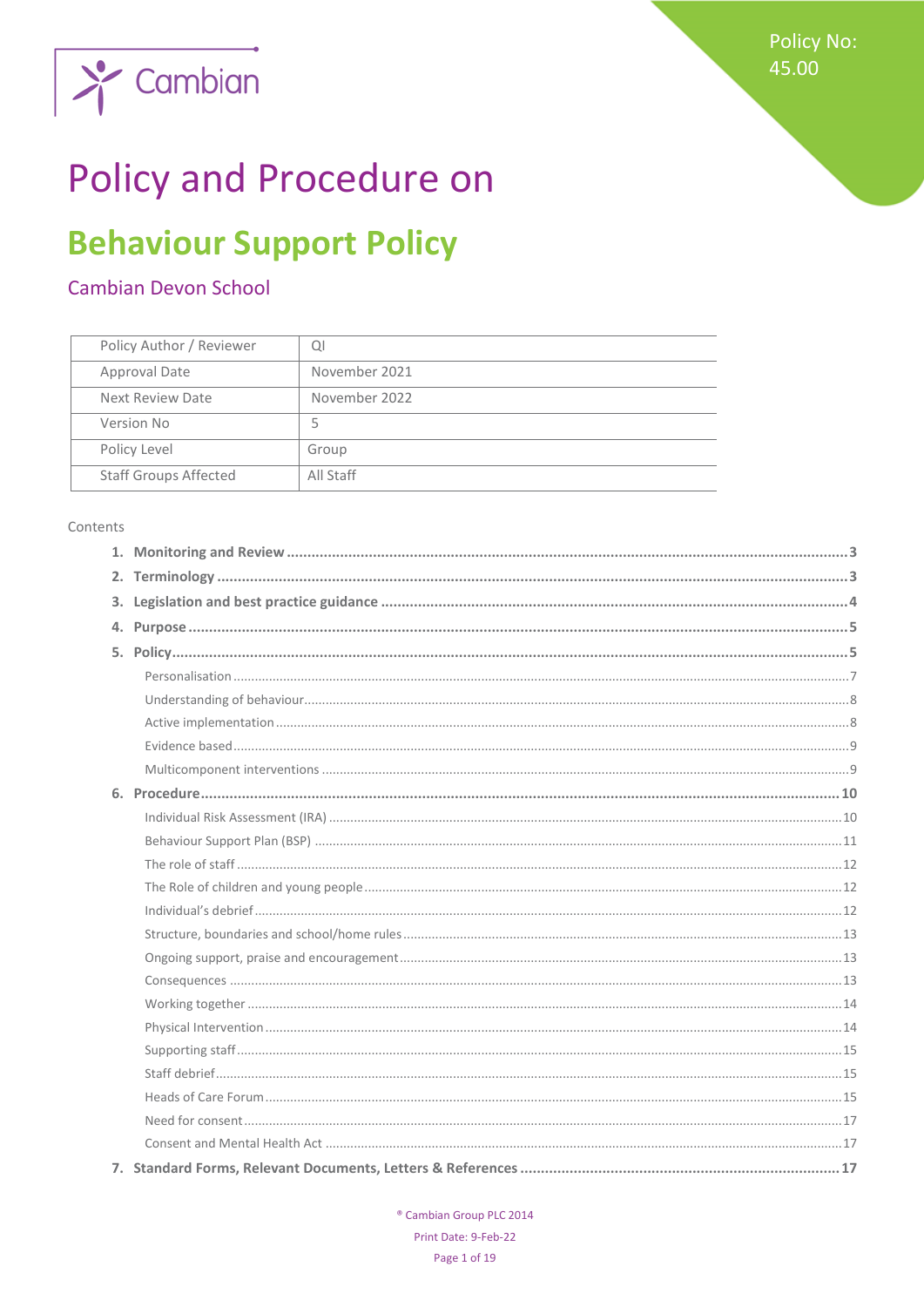

Policy No: 45.00

Version: 5 **S Approved by: QI Approved by: QI Approved by: QI** Next Review Date: October 2022 | Behaviour Support | Date: November 2021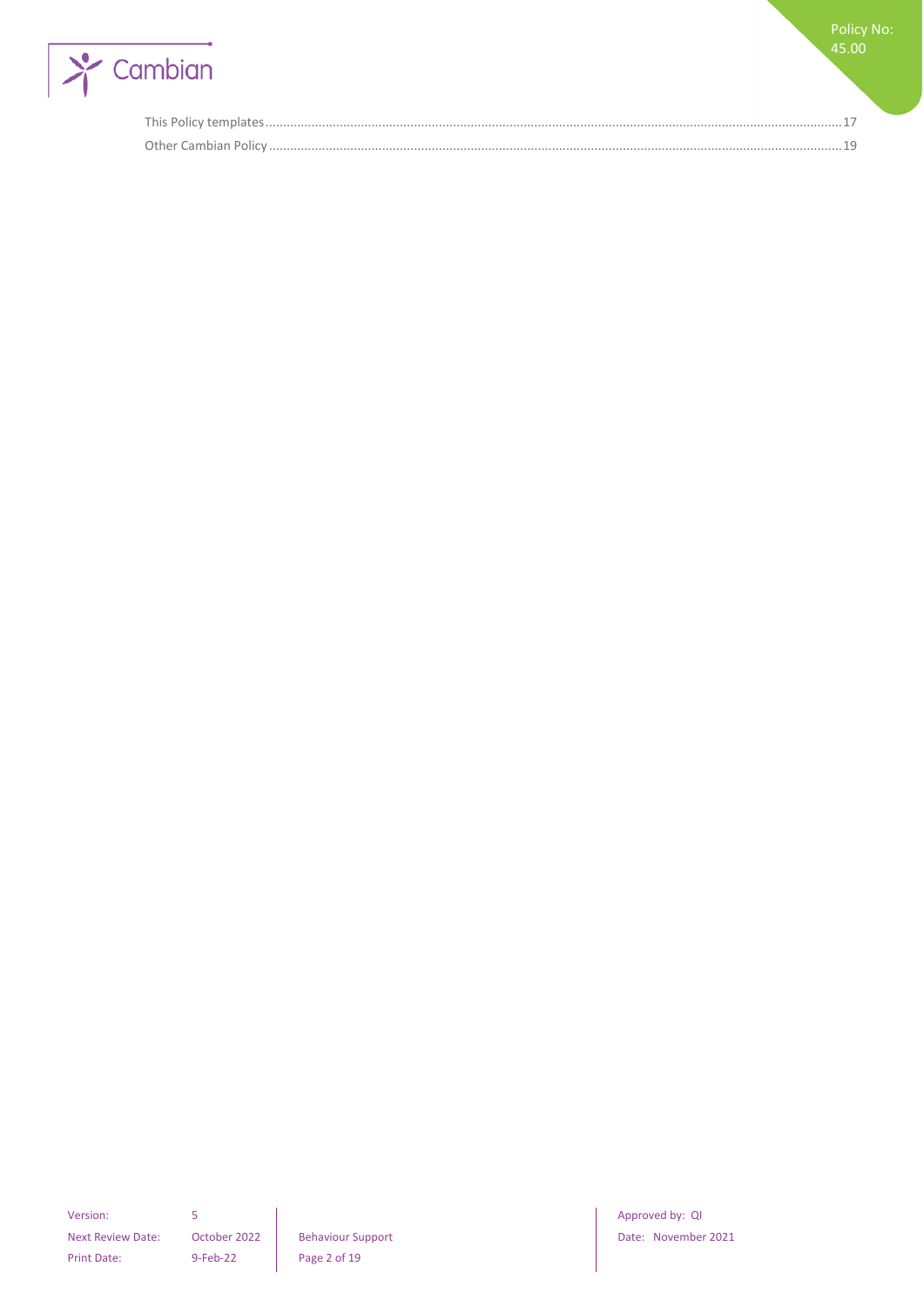

## <span id="page-2-0"></span>**1. Monitoring and Review**

- **1.1.** The Proprietor will undertake a formal review of this policy for the purpose of monitoring and of the efficiency with which the related duties have been discharged, by no later than one year from the date of approval shown above, or earlier if significant changes to the systems and arrangements take place, or if legislation, regulatory requirements or best practice guidelines so require.
- **1.2.** The local content of this document and supporting procedures will be subject to continuous monitoring, refinement and audit by the Head of Service.

Signed:

De fløtt

Andrew Sutherland **Pamela Husbands Representative, Proprietor- Cambian Group <b>Headteacher** July 2021 September 2021



## <span id="page-2-1"></span>**2. Terminology**

**2.1.** Our aim is to use consistent terminology throughout this policy and all supporting documentation as follows:

| 'Establishment' or 'Location | This is a generic term which means the school. Cambian Devon<br>School is a school                                                                                                                                        |  |
|------------------------------|---------------------------------------------------------------------------------------------------------------------------------------------------------------------------------------------------------------------------|--|
| <b>Individual</b>            | This means any child or young person under the age of 18 or<br>young adult between the ages of 18 and 25. At Cambian Devon<br>School we have a maximum capacity for 30 children attending<br>between the ages of 7 and 18 |  |
| <b>Service Head</b>          | This is the senior person with overall responsibility for the school.<br>At Cambian Devon School this is the Headteacher who is Pamela<br>Husbands                                                                        |  |
| <b>Key Worker</b>            | Members of staff that have special responsibility for Individuals<br>residing at or attending the Establishment.                                                                                                          |  |
| Parent, Carer, Guardian      | means parent or person with Parental Responsibility                                                                                                                                                                       |  |
| <b>Regulatory Authority</b>  | Regulatory Authority is the 3333 generic term used in this policy to<br>describe the independent regulatory body responsible for<br>inspecting and regulating services. At Cambian Devon School this<br>is Ofsted         |  |
| <b>Social Worker</b>         | This means the worker allocated to the child/family. If there is no<br>allocated worker, the Duty Social Worker or Team Manager is<br>responsible.                                                                        |  |

Print Date: 9-Feb-22 Page 3 of 19

Version: 5 **Approved by: QI Approved by: QI Approved by: QI** Next Review Date: October 2022 Behaviour Support Date: November 2021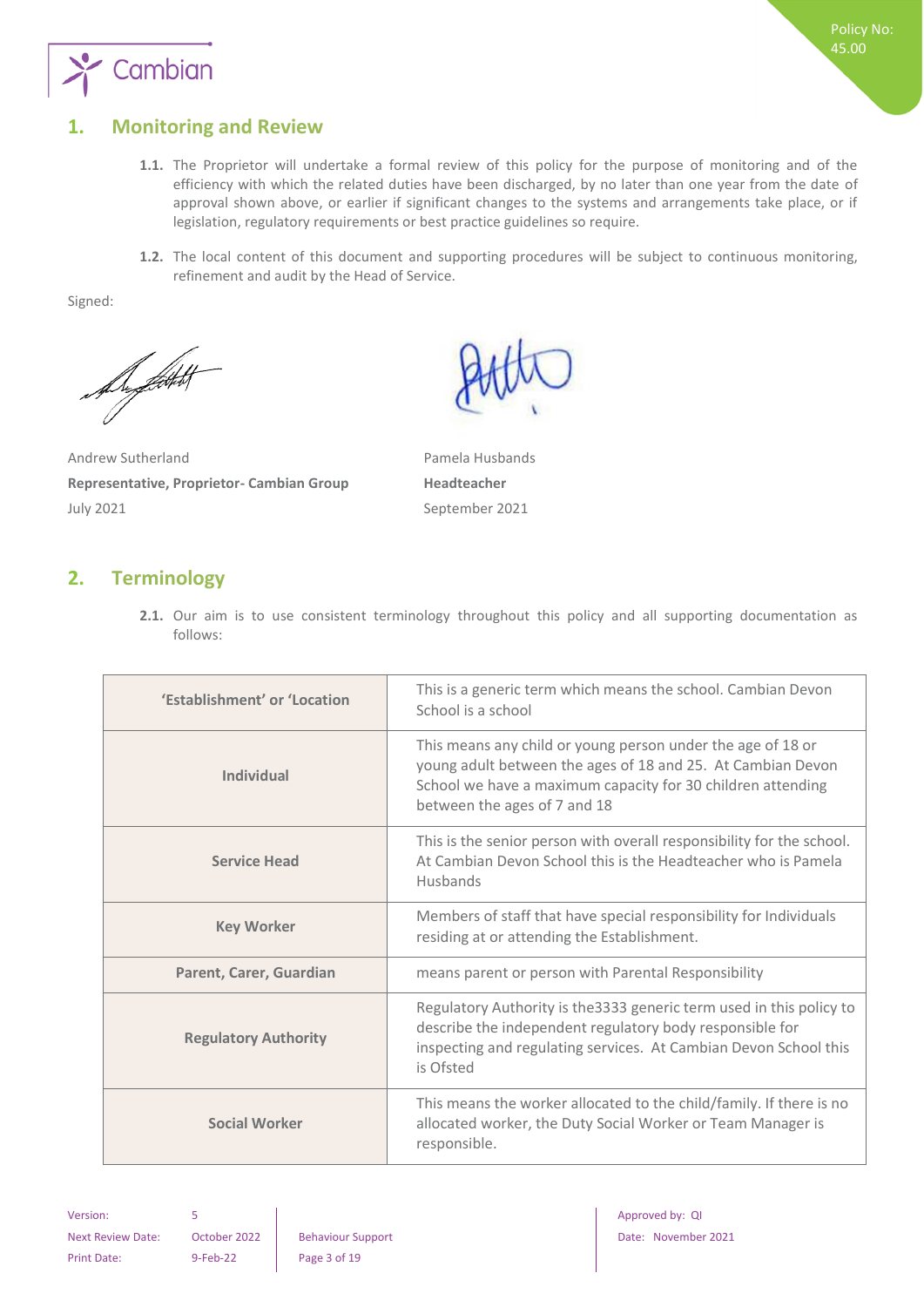| <b>Placing Authority</b> | Placing Authority means the local authority/agency responsible<br>for placing the child or commissioning the service |
|--------------------------|----------------------------------------------------------------------------------------------------------------------|
|                          |                                                                                                                      |
| <b>Staff</b>             | Means full or part-time employees of Cambian, agency workers,<br>bank workers, contract workers and volunteers.      |
| <b>CambianKPI</b>        | This is the online in-house information system which holds data<br>for each site on quality measures.                |

## <span id="page-3-0"></span>**3. Legislation and best practice guidance**

- **3.1.** The Education (Independent School standards) Regulations 2014
- **3.2.** Children Act 1989

Cambian

- **3.3.** Human Rights Act 1998
- **3.4.** United Nations Convention on the Rights of the Child (Ratified 1991)
- **3.5.** Education and Inspections Act 2006
- **3.6.** Health and Safety at Work Act 1974
- **3.7.** National Minimum Standards (RSS) 2015
- **3.8.** Violent Crime Reduction Act 2006
- **3.9.** Children's Homes (England) Regulations 2015
- **3.10.**Health and Social Care Act 2008, Regulations 2014
- **3.11.**Equality Act 2010
- **3.12.**[Regulation and Inspection of Social Care \(Wales\) Act 2016](http://www.senedd.assembly.wales/mgIssueHistoryHome.aspx?IId=12110)
- **3.13.**Care Standards Act 2000
- **3.14.**DE&S/DoH Guidance for Restrictive Physical Interventions. How to provide safe services for people with Learning Disabilities and Autistic Spectrum Disorder 2002
- **3.15.**DoH Guidance on Permissible Forms of Control in Children's Residential Care 1993
- **3.16.**DfE Use of Reasonable Force. Advice for Head Teachers, staff and governing bodies July 2013
- **3.17.**DfE Behaviour and discipline in Schools 2014
- **3.18.**BILD Code of Practice for the use and reduction of restrictive physical interventions (third edition) 2010
- **3.19.**Ofsted Below the radar: low-level disruption in the country's classrooms September 2014
- **3.20.**Behaviour and discipline in schools, Advice for Head Teachers and school staff February 2014
- **3.21.**Preventing and Tackling Bullying Advice for Head Teachers, staff and Governing Bodies' July 2017
- **3.22.**Reducing the Need for Restraint and Restrictive Intervention Children and young people with learning disabilities, autistic spectrum conditions and mental health difficulties in health and social care services and special education settings Published: 27 June 2019
- **3.23.**<https://www.crisisprevention.com/en-gb/Specialties/MAPA-Management-of-Actual-or-Potential-Aggression>

| Version:                 |              |                          |
|--------------------------|--------------|--------------------------|
| <b>Next Review Date:</b> | October 2022 | <b>Behaviour Support</b> |
| Print Date:              | $9-Feb-22$   | Page 4 of 19             |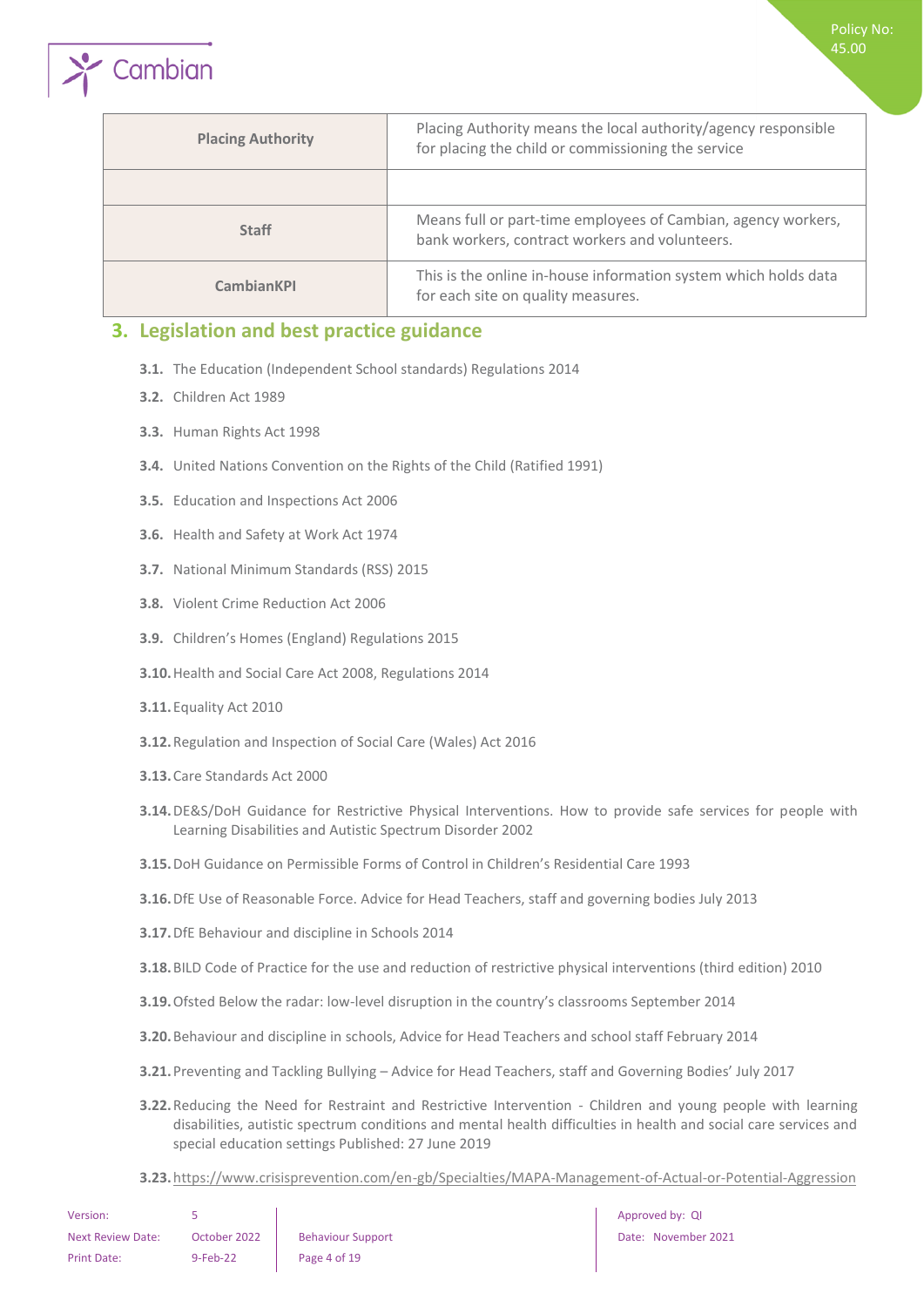

**3.24.**[https://www.cqc.org.uk/sites/default/files/20180705\\_900824\\_briefguide](https://www.cqc.org.uk/sites/default/files/20180705_900824_briefguide-positive_behaviour_support_for_people_with_behaviours_that_challenge_v4.pdf)positive behaviour support for people with behaviours that challenge v4.pdf

### <span id="page-4-0"></span>**4. Purpose**

- **4.1.** The implementation of this policy is the responsibility of all staff. The monitoring and review of behaviours is the responsibility of the Head of Service/Registered Manager/Senior Behaviour Lead in collaboration with the site's senior management team.
- **4.2.** This policy applies to all staff working in our locations as well as those engaged in off site activities.
- **4.3.** The overall aim of the Behaviour Support policy is to reduce restrictive practices and improve the quality of a child's/young person's life and that of the people around them and to ensure that all children and young people within our services who may have some difficulties with social understanding, social communication, flexibility of thinking and/or sensory issues and also other behaviours of concern which for example might be linked to trauma, are safeguarded at all times and that they have the rights and means to live and learn in a safe and inclusive environment regardless of the difficulty they experience.
- **4.4.** All staff are expected to promote the social, physical and emotional well-being of all of the children and young people within our services. We aim for every Individual to feel valued and respected, and to be treated fairly.
- **4.5.** Effective behaviour support helps children and young people lead a meaningful life and learn new skills without unnecessary restrictions.
- **4.6.** With the right approach to behaviour support delivered in a person-centred way, we believe we can reduce the likelihood and impact of behaviour of concern.
- **4.7.** To maintain the safety of the individuals, the staff working with them, others and the environment.
- **4.8.** To promote the use of effective non-aversive intervention strategies.
- **4.9.** To support and encourage best practice and reduce the need for physical intervention to be used.
- **4.10.**To ensure all locations comply with all the relevant current legislation and other national standards which govern this area of our work.

## <span id="page-4-1"></span>**5. Policy**

- **5.1.** Experiencing neurodiversity such as autism can sometimes mean enduring a series of traumatic events, starting from a young age. For some, those events may add up to severe and persistent post-traumatic stress disorder (PTSD). Given various difficulties, and the communication challenges children often experience, their PTSD can be particularly difficult to recognise and resolve.
- **5.2.** How a child/young person communicates through behaviour might be difficult for those around them to understand. This is especially true for neuro-diverse children and young people, or where a child with autism may have also experienced trauma. This understanding is critical in the development of the strategies deployed to support the child/young person. Some of the children and young people may display behaviour of concern as a response to a complex pattern of needs, frustrations as a result of their learning difficulty or because of associated conditions. Those problems might be compounded by their additional difficulties including mental health, social deprivation or complex medical conditions.
- **5.3.** A child or young person may present some specific, and at times, additional behaviors which may be a result of trauma. Trauma occurs when a child experiences an intense event that threatens or causes harm to his or her emotional and physical well-being. Some events are more likely to be traumatic than others and children can have very different responses to the same event. When a child/young person experiences trauma, it can affect their daily lives and their ability to get along with others.

| Version:                 |              |                          |
|--------------------------|--------------|--------------------------|
| <b>Next Review Date:</b> | October 2022 | <b>Behaviour Support</b> |
| <b>Print Date:</b>       | 9-Feb-22     | Page 5 of 19             |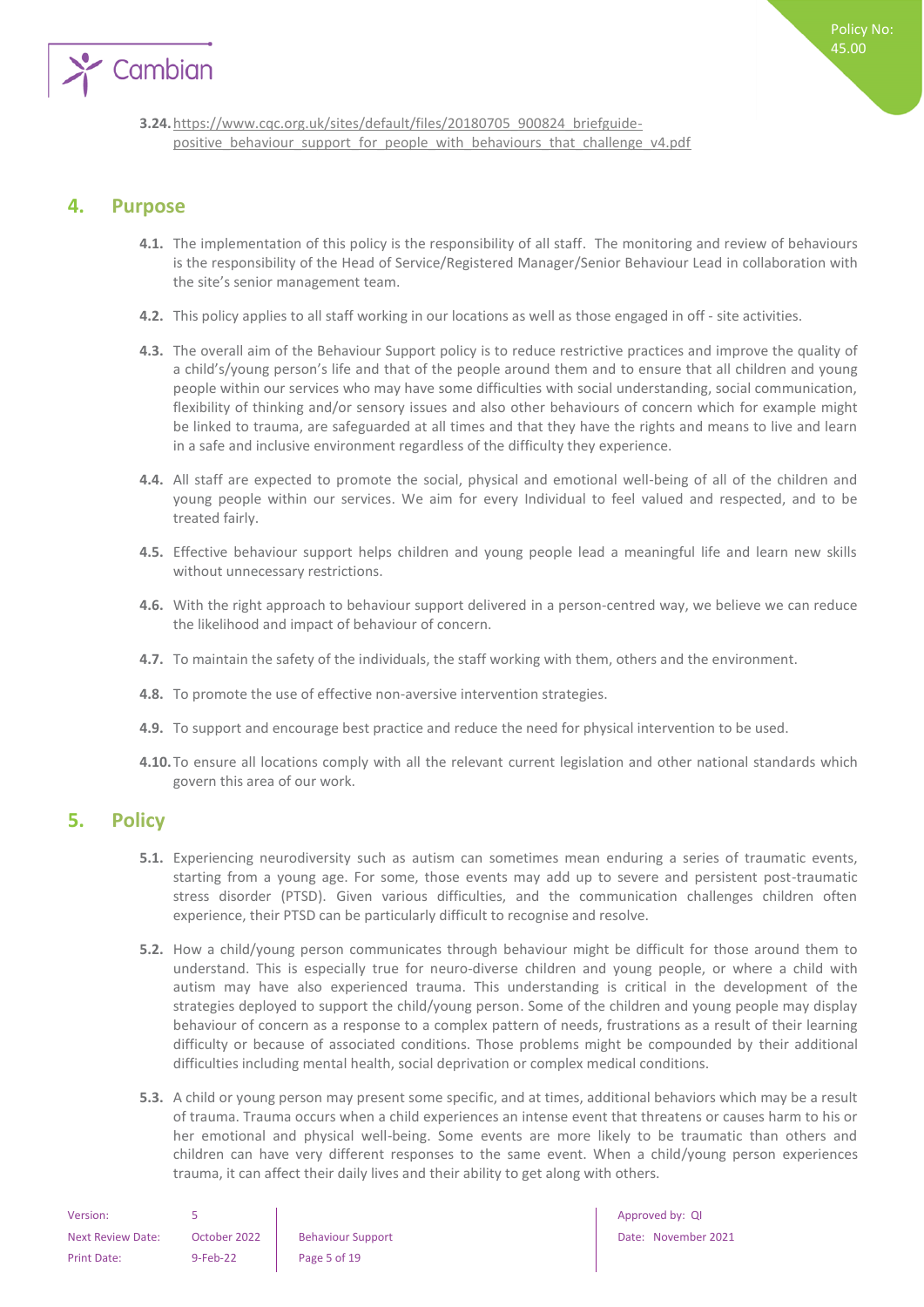

- **5.5.** All staff working with our children and young people must always be willing to look past challenges presented by a child/young person's diagnoses if they are to provide a truly holistic approach to support. However, staff having the understanding of a particular diagnosis, may help them consider critical areas when identifying the appropriate strategies to support that child/young person. This is most effectively achieved, where possible, when done alongside and involving, the child/young person as an agents of change in their own life.
- **5.6.** Owing to their complex needs, children and young people sometimes behave in ways that others can experience as challenging or don't fully understand. On some occasions, these expressions may be perceived as dangerous and have the potential to result in harm to the person displaying the behaviour, their peers, those working alongside them or the public. On other occasions the behaviour may constitute partial or even complete withdrawal, ongoing sadness and lack of engagement in education or other activities within the home or outside the provision.
- **5.7.** This policy provides guidance for staff to be able to effectively support a child/young person when they are displaying behaviour of a concern, including:
	- Anxiety, fear or panic attacks
	- Too much or too little sleep
	- Loss of appetite or overeating
	- Unexplained irritability or anger
	- Difficulty focusing on projects and school/college work
	- **•** difficulty maintaining conversation
	- Difficulty generating ideas or solving problems
	- showing obsessive or pervasive worry
	- Denial (potentially as the result of toxic shame) and confusion
	- Sadness
	- Poor concentration
	- Survival instinct lie, steal, seek shelter, food
	- Physical or verbal aggression
	- Self-injury
	- Property destruction
	- Disinhibited and impulsive behaviour
	- Hyper sexuality
	- Difficulty developing healthy relationships Impulsivity

Next Review Date: October 2022 Behaviour Support Next Review Date: November 2021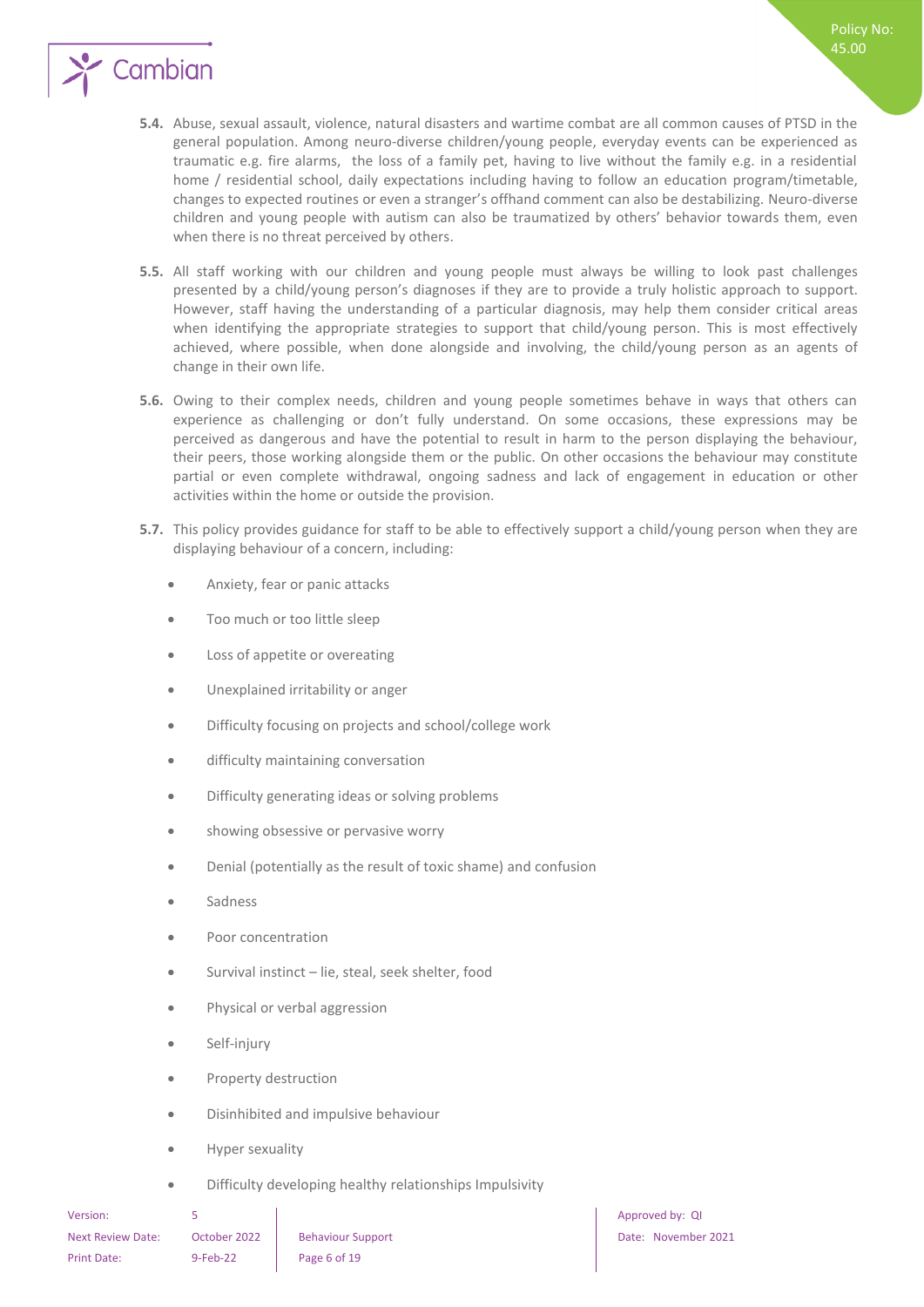**5.8.** This list is not exhaustive and there might be other behaviour(s) which is equally critical but not listed above. When forming an assessment for developing strategies for positive behaviour support, consideration needs to be given to the baseline assessment of behaviour and also to the shared knowledge and understanding of each child/young person, including changes to regular, known behaviour.

Policy No: 45.00

**5.9.** Our approach to behaviour support within Cambian is based upon the overriding principle that all behaviour is a form of communication. The communication can be as the result of an unmet need or frustration as a result of not being understood by others. Pre-empting needs and improving methods of communication may be helpful in reducing or at times even stopping behavior of concern. However, there are also other factors in the overall development of a child/young person which are equally critical, and which may directly contribute to the reduction of behavior of concern.

**5.10.**Therefore, as an organisation we aim to:

Cambian

- Value each other and develop mutual respect,
- Provide environments that are mindful of sensory needs, i.e. tidy, uncluttered and clean environments,
- Develop and maintain an environment where children and young people feel safe and secure and which supports everyday learning,
- Maintain an environment where children and young people feel there is unconditional positive regard and acceptance of them for who they are and also one, where they feel being actively listened to,
- Create an environment with plenty of optimism and appropriate level of tolerance, but also high expectations,
- Provide relentless focus and commitment to positive relationship building and atunment regardless of the time involved and number of attempts already made,
- Create an environment where all children and young people understand the need for effective communication, including being able to say 'no' when they need to, helping development and maintenance of positive relationships between children/young people and adults,
- Maintain an environment where children and young people can learn about themselves and their rights and responsibilities,
- Creating an environment where children and young people develop a sense of personal autonomy. Where staff facilitate decision making processes so each child and young person can learn about risks involved and benefits of their decisions.,
- Create a moral foundation for children and young people where skills of self-control and self-discipline are developed and they are able to take responsibility for their actions and learn how to look after themselves in the future,
- Equip children and young people with skills for life so they can make informed decision and understand the natural consequences,
- Ensure Leadership Teams will focus on continuous improvement having children's/young people's needs at heart of all they do,
- Ensure there are opportunities for parents and carers to play an active part in their child's/young person life.
- **5.11.**In order to help improve the quality of each child/young person life and the quality of life for those around them Cambian recognises the **5 signs of Positive Behaviour Support** (PBS) identified by BILD®:

#### <span id="page-6-0"></span>**Personalisation**

- **5.12.**Behaviour support will be individualised i.e. based on a comprehensive multi-disciplinary assessment of the abilities and needs of the individual in our care. The support provided for children's / young people's behaviour will always require personalised approaches. These will help to:
	- Reduce anxiety
	- Enhance motivation, confidence and self esteem
	- Improve concentration and reduce distractions

| Version:                 |              |                          |
|--------------------------|--------------|--------------------------|
| <b>Next Review Date:</b> | October 2022 | <b>Behaviour Support</b> |
| <b>Print Date:</b>       | $9$ -Feb-22  | Page 7 of 19             |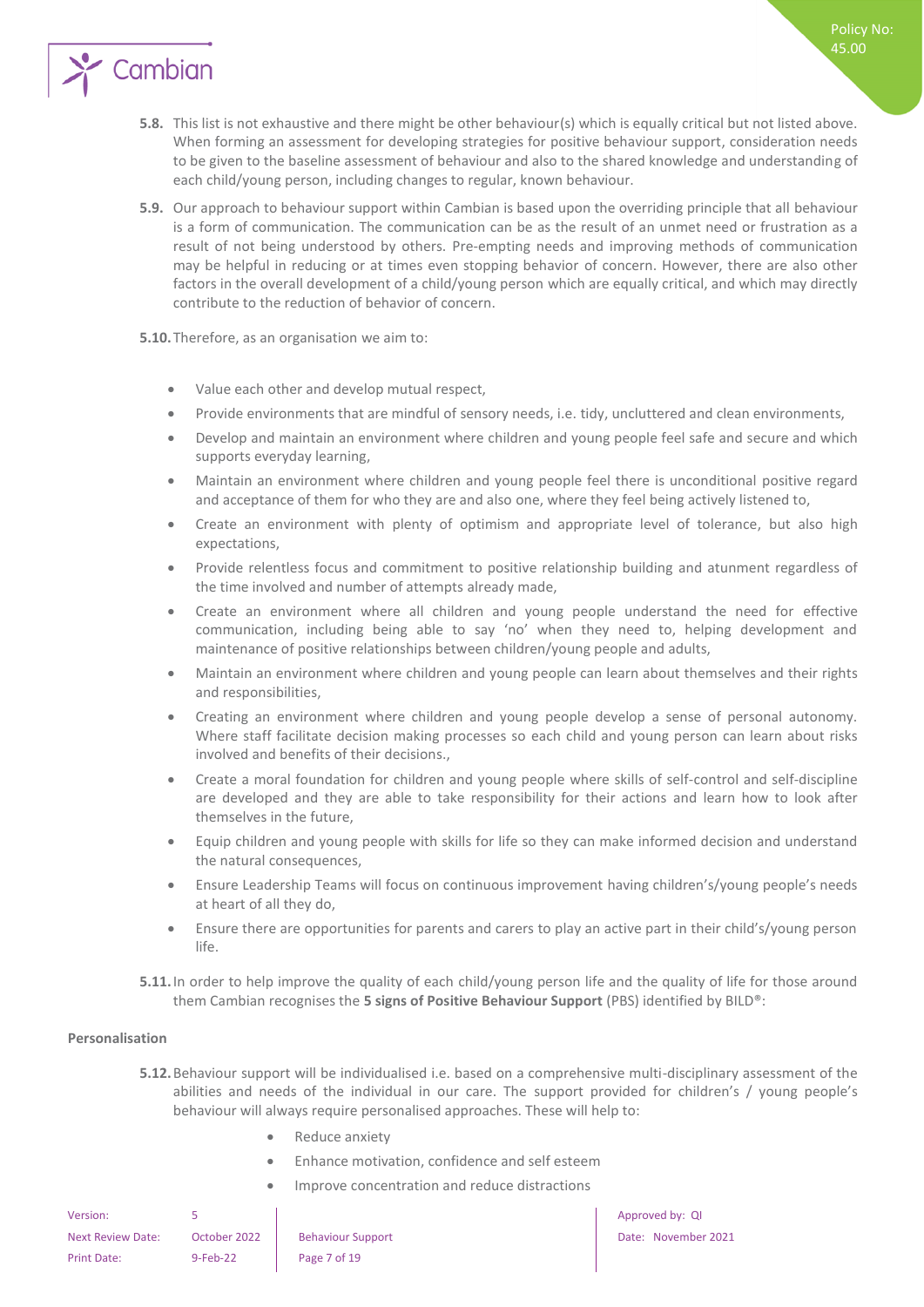

- Facilitate independence
- **5.13.**As far as it is practically possible, children and young people should be involved in determining their support, education and care needs alongside other people in their lives. They should be able to participate in the decision-making processes. This should include taking part in the reviews and planning of their behaviour support plans.

#### <span id="page-7-0"></span>**Understanding of behaviour**

- **5.14.**Multi-Disciplinary Team assessments should be used to develop our understanding of the function of any presenting challenging behaviour. Individual Risk Assessments (IRA) and Behaviour Support Plans (BSP) are developed in conjunction with relevant key people around the child/young person including: care and support staff, education staff, managers, clinicians. From there, a detailed and robust strategic document is developed, which will support staff to have a deep understanding of the needs of the individual. Strategies are discussed with the staff who have a good knowledge of each child/young person.
- **5.15.**A clear approach to managing and supporting children and young people with behaviour of concern is embedded in all our services. This may include an assessment and intervention framework (such as functional analysis) that sees behaviour as having meaning, which is multi-faceted and supports the positive change through the understanding of behaviour.

#### <span id="page-7-1"></span>**Active implementation**

**5.16.**All children and young people in all Cambian locations have Individual Risk Assessment and Behaviour Support Plan.

**5.17.**It is the responsibility of the Head of Service/Registered Manager to ensure that:

- All children and young people have a current Individual Risk Assessment and up to date Behaviour Support Plan, designed to reduce risks associated with the behaviours of concern.
- The Behaviour Support Plan is reviewed every 3 months as a minimum and also following incidents, where known behaviour support strategies didn't fully work or where new behaviour occurred which requires specific approaches to be used,
- Where appropriate, the child/young person has read and understands their Behaviour Support Plan and is encouraged to participate and contribute to the planning process,
- The Behaviour support Plan is shared with parents/guardians, relevant authorities.

**5.18.**A Behaviour Support Plan includes information about:

- Pre-emptive action taken to reduce known triggers (i.e. plan for change, support following family contact, support in particular subjects or in relation to significant dates/anniversaries etc.)
- How the environment needs to be managed to support the child/young person (i.e. demonstrates an understanding of impact of the environment on the sensory needs of the child/young person and seeks to minimise these),
- The skills and strategies the person needs to be taught to enable them to communicate in a more positive, socially acceptable way,
- Strategies for supporting socially unacceptable behaviour when it occurs including proactive, active and reactive phases,
- Any positive motivators/incentives/rewards to be used and any actions which should be avoided during a particular phase,
- Areas to be considered and relevant strategies to be used in order to prevent potential relapse into crisis behaviours.

| Version:          |              |      |
|-------------------|--------------|------|
| Next Review Date: | October 2022 | Beha |
| Print Date:       | $9-Feb-22$   | Page |

e 8 of 19

Approved by: QI aviour Support **Next Review Date: November 2021**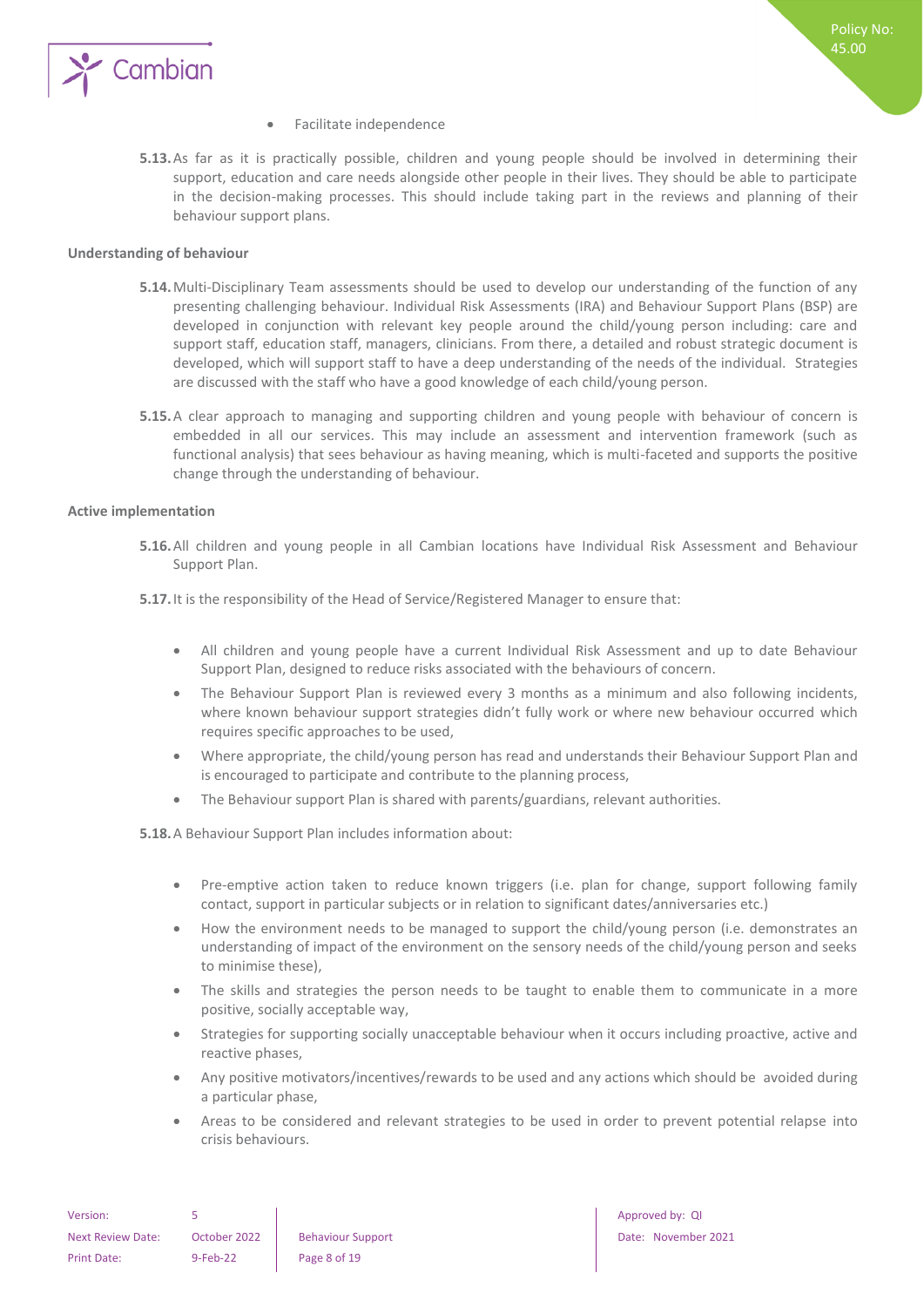

- **5.19.**Each Behaviour Support Plan also outlines individualised reactive strategies that effectively support the individual when they are unable to regulate their behaviour.. It is expected that most of the reactive strategies would address the function of the presenting behaviour and would only include restrictive physical intervention as a last resort.
- **5.20.**Behaviour Support Plans will be reviewed and revised, by structured and objective monitoring of incident and restraint reports, recognising the child/young person's progress in replacing unwanted behaviours with more positive alternatives, and improving quality of life.
- **5.21.**A culture of collaborative practice must exist to ensure that we adopt a true multi-disciplinary approach.
- **5.22.**Regular training relating to methods of behaviour support and the writing and monitoring of individual Behaviour Support Plans is provided for staff, both as whole service training and relating to individual young people. The promotion of appropriate behaviour support strategies and also about individuals are discussed regularly in the appropriate team meetings and at senior leadership meetings.
- **5.23.**Active and meaningful debriefs/reflections with staff involved in an incident and the child/young person must also form part of each home's/school's/college's culture in order to ensure that we can clearly identify learning points from any difficult situation and use these to inform future practice. Those, whether Individual or group debriefs must be linked with and revisited during individual staff supervisions and reflections recorded in supervision minutes (single subject or part of regular scheduled sessions).

#### <span id="page-8-0"></span>**Evidence based**

- **5.24.**Behaviour Support Plans once implemented, require on-going monitoring and recording in order to ascertain the effectiveness of the programme. They are active and dynamic documents which need regular updating in order to ensure that strategies employed are current and effective.
- **5.25.** Schools/Colleges/Homes employ various methods to record on-going data relating to incidents/physical intervention etc. This data is analysed on a regular basis by the appropriate teams within each setting to evaluate the effectiveness of specific strategies.
- **5.26.**Data relating to incidents/physical intervention is submitted and analysed across the organisation by means of weekly submissions to CambianKPI.

#### <span id="page-8-1"></span>**Multicomponent interventions**

- **5.27.**Emotional regulation and behaviour support will be implemented at different levels and in different ways depending on the child/young person needs. Behaviour Support will be positive, i.e. focused on teaching and encouraging the person to develop and use more adaptive ways of responding to a range of stimuli or difficult situations.
- **5.28.**Behaviour Support will primarily focus on proactive and active strategies, with reactive strategies only be used to bring about effective control and to maintain a safe environment during situations by utilising approved and agreed techniques. The notion of addressing situations at an early stage to prevent the escalation and avoid unnecessary injury, harm or damage, is fundamental.
- **5.29.** The focus will be placed on development of proactive strategies to prevent or reduce the impact of triggers and events that evoke or perpetuate the behaviours of concern. Interventions would be designed to support personal development and the learning and maintaining of new skills.
- **5.30.**Coping strategies will be prioritised and there would be evidence that the environment had been altered to ensure it was the best possible fit for the child/young person.
- **5.31.**There will also be some reactive strategies to help people keep safe when needed. Support would be based on assessed need and may use a range of evidence-based therapies provided by therapy teams where required. Cambian provide the opportunity for people to engage in meaningful and purposeful activity that motivates them. In a home setting, this may include learning new skills or being encouraged to try a broader range of activities. In an educational setting, this is focussed on providing a stimulating curriculum that

| Version:                 |              |                        |
|--------------------------|--------------|------------------------|
| <b>Next Review Date:</b> | October 2022 | <b>Behaviour Suppo</b> |
| Print Date:              | 9-Feb-22     | Page 9 of 19           |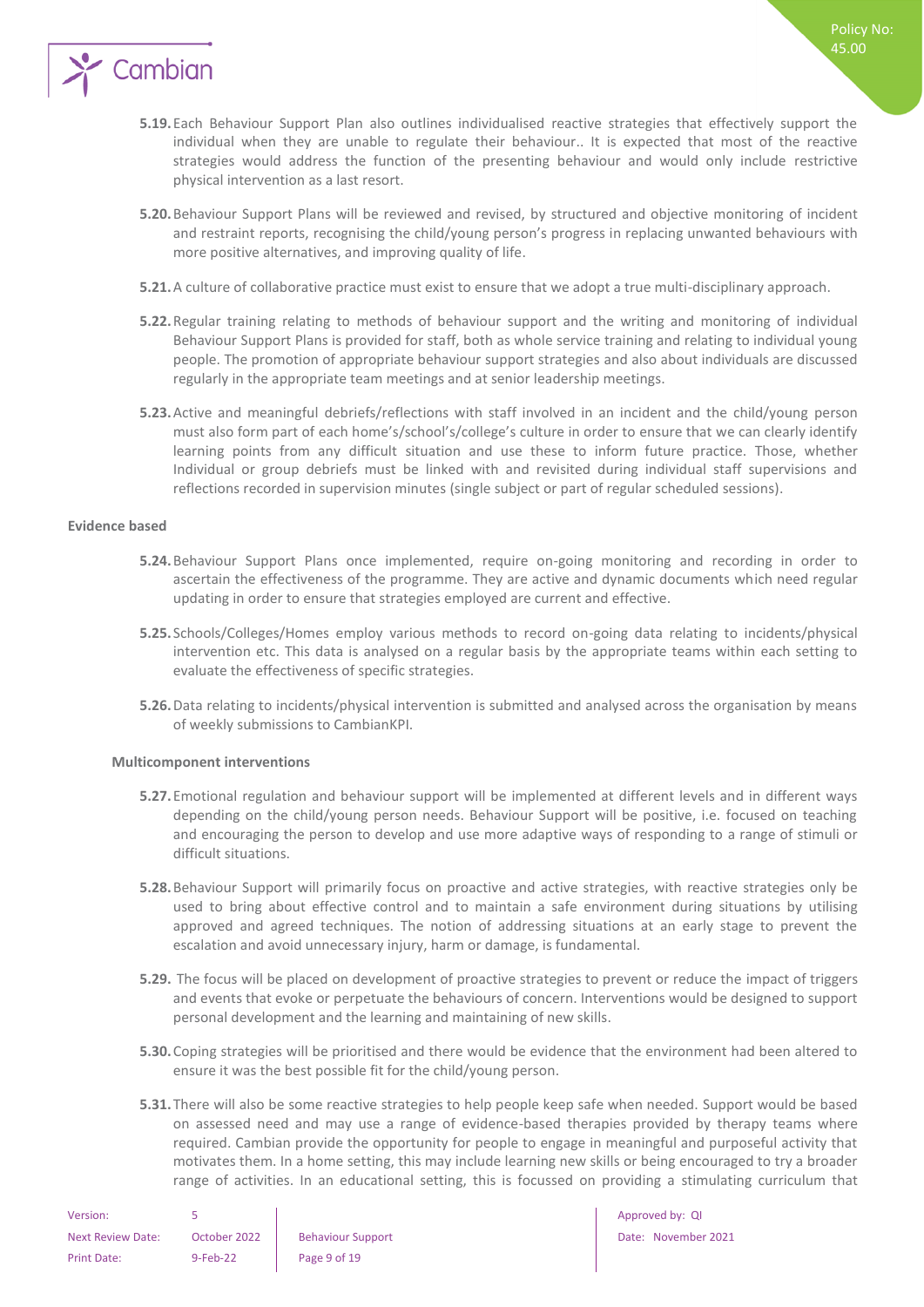

captures the individual's imagination and takes account of the ways in which the individual learns best and is appropriately differentiated in order to enable engagement in learning.

### <span id="page-9-0"></span>**6. Procedure**

#### **Risk Assessment and Management process – Education**

- **6.1.** Please read this section in conjunction with the 45.01 **Risk Assessment and Management process map for Education,** which provides an overview of the risk assessment and management process from the point of referral assessment to the point of transition onto the next phase of children's/young people's life within or outside Cambian.
- **6.2.** As a part of this process, each site will have the following set of documents for each child/young person, which will identify key information in relation to the effective support of behaviour and management of known risks from pre-admission and throughout their placement.
	- Referral Assessment Placement (RAP)
	- Impact Assessment (IA)
	- Individual Risk Assessment (IRA) IRA must be reviewed (as a minimum) every three months or as appropriate based on observed behaviour that either improves or deteriorates. If at any time a behaviour or risk of behaviour puts the individual into the 'High Priority Group' (HPG) then the reviews will be more frequent and according to need as required. Any behaviour resulting in a high level intervention will automatically be followed by a review of the Individual Risk Assessment document.
	- Behaviour Support Plan (BSP)
	- Placement Plan (Care Plan) Children/Adults
	- Risk Reduction Plan (RRP)
	- Placement Support Plan (PSP) this is one aspect of a continuum of support to those at risk of their placement breaking down. It is used where the behaviour of young people is such that on-going concerns with regards to the safety of others and/or staff are raised or the ability of the service to meet the young person's needs is in question.
	- Weekly Risk assessment (WRA) is based on Individual needs, presentation and type of service provided. Modification of the risk criteria might be required depending on the profile of the service.
	- Weekly Risk Assessment spreadsheet template
- **6.3.** Managers must ensure that every individual has all the appropriate and relevant documents completed at the appropriate stages in a young person's placement, informed by the relevant information including EHCP, LA Placement Plans and Health Plans. Those documents must be:
	- Developed (where appropriate involving Individual and their family) and implemented during the assessment period,
	- Subject to the agreed systems for monitoring of behaviour concerns,
	- Subject to data processing and analysis to review trends Individual Risk Assessment.

#### <span id="page-9-1"></span>**Individual Risk Assessment (IRA)**

- **6.4.** In the context of supporting behaviour, an Individual Risk Assessment will be used to identify what level of risk the individual may present on site and in the community. A Behaviour Support Plan will identify the relevant type(s) of proactive, active and reactive interventions or support that will be needed in different situations in order to ensure that an individual's behaviour will not threaten safety (theirs or others).
- **6.5.** It is crucial that any potential need to employ restrictive physical intervention is acknowledged in the Behaviour Support Plan, so that an appropriate intervention can be properly planned. If an Individual's behaviour indicates that there is a strong likelihood that it will become necessary to use some form of

| Version:                 |              |                          |
|--------------------------|--------------|--------------------------|
| <b>Next Review Date:</b> | October 2022 | <b>Behaviour Support</b> |
| Print Date:              | $9-Feb-22$   | Page 10 of 19            |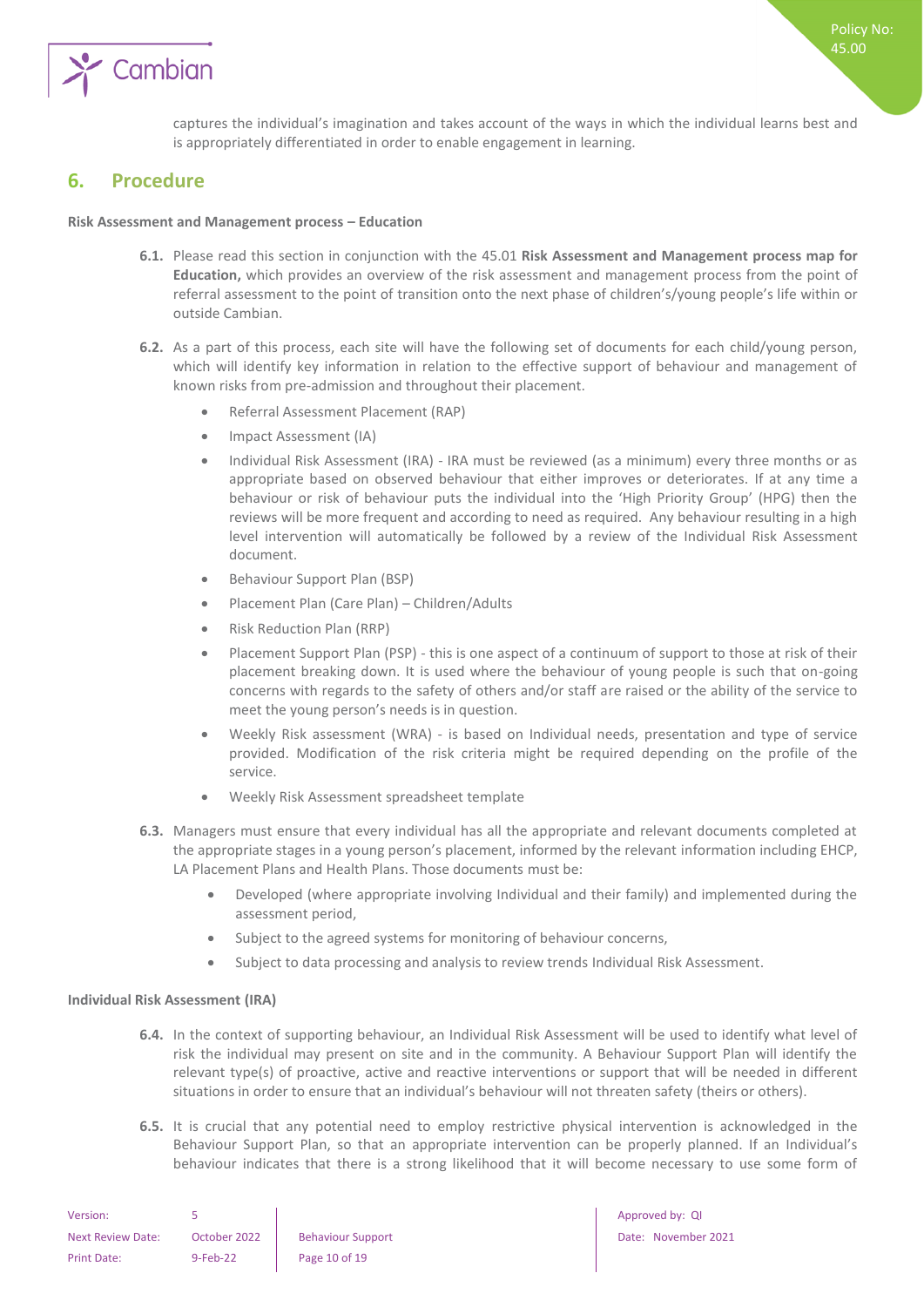

restrictive physical intervention, then the Behaviour Support Plan and an Individual Risk Assessment needs to reflect this.

- **6.6.** The Individual Risk Assessment will also be used as a process to identify what actions will need to be taken to allow/enable an individual access to activities. In some circumstances it may be necessary to delay or avoid a particular activity because the current level of risk posed to the individual or others. However, staff will need to be mindful of the potential for discrimination against an individual if their access to an activity is being restricted unnecessarily.
- **6.7.** In drawing up plans for the use of restrictive physical intervention, close liaison will be maintained between the multi-disciplinary teams involved with the individual in our care. Formal methods of sharing successful approaches and interventions should be adopted in order to ensure consistency and to maximise effectiveness.

#### <span id="page-10-0"></span>**Behaviour Support Plan (BSP)**

- **6.8.** Behaviour Support Plans should identify the particular setting conditions both within and outside the immediate environment that increase the likelihood of behaviour of concern occurring. These might include factors that increase the individual's general level of anxiety or stress and so affect their tolerance and ability to cope with the demands being made on them. The BSP should include details of observable signs in the individual's behaviour or demeanour that suggest increased levels of stress, agitation or anxiety as well as key triggers that are known to provoke behaviour of concern under certain setting conditions.
- **6.9.** Each Behaviour Support Plan should include clear criteria for when a particular intervention will be considered to be appropriate for that individual. Steps should be taken to ensure that all staff who may have to use these techniques are clear about what exactly is permissible, and under what circumstances. Clear distinctions should be made between the options that have been identified as appropriate, and their use under different circumstances.
- **6.10.**Behaviour Support Plans will include details of the wider range of proactive strategies to be employed in an attempt to avoid the need for restrictive physical intervention. This will include longer-term planning to address the root causes (function) behind the behaviour, as well as de-escalation and diversion techniques to be employed when behaviour begins to deteriorate beyond normal expectations.
- **6.11.**Responses to behaviour of concern should take into account the individuality of the person in our care. In identifying appropriate interventions for that individual, a comprehensive assessment of their needs should be carried out, using a multi-disciplinary approach. Where the child/young person experienced trauma, approaches to behaviour support strategies must be trauma informed, so the appropriate and effective staff responses can be given.
- **6.12.**When planning the use of restrictive physical intervention, it is important to ensure that the particular intervention is not contra-indicated because of personal characteristics or health/medical factors (i.e. asthma, increasing risks of positional asphyxiation, Sickle cell anaemia) in cases of potential physical harm as a result of physical intervention, it may be necessary to seek medical advice before the use of certain support techniques.
- **6.13.**There will be times when staff will need to intervene physically to keep children and young people safe or to keep themselves and/or others safe. However, just because restraint is permissible, it does not mean that it is the best and/or only way to manage a concern or situation. Staff should always consider the balance of risk associated with carrying out any intervention, i.e. action taken will be to prevent a greater harm from occurring, this is assessing the balance between the risks of carrying out the intervention against the risk of not carrying out that intervention.
- **6.14.**As well as physical harm, it is important to understand an additional risk associated with potential psychological harm as the result of the use of restrictive physical intervention. This needs to be tended to with the same attention as any physical harm. This means ensuring effective debriefs for those involved and re-attuning of relationships.

| Version:                 |              |                      |
|--------------------------|--------------|----------------------|
| <b>Next Review Date:</b> | October 2022 | <b>Behaviour Sup</b> |
| Print Date:              | $9-Feb-22$   | Page 11 of 19        |

Approved by: QI Next Review Date: November 2021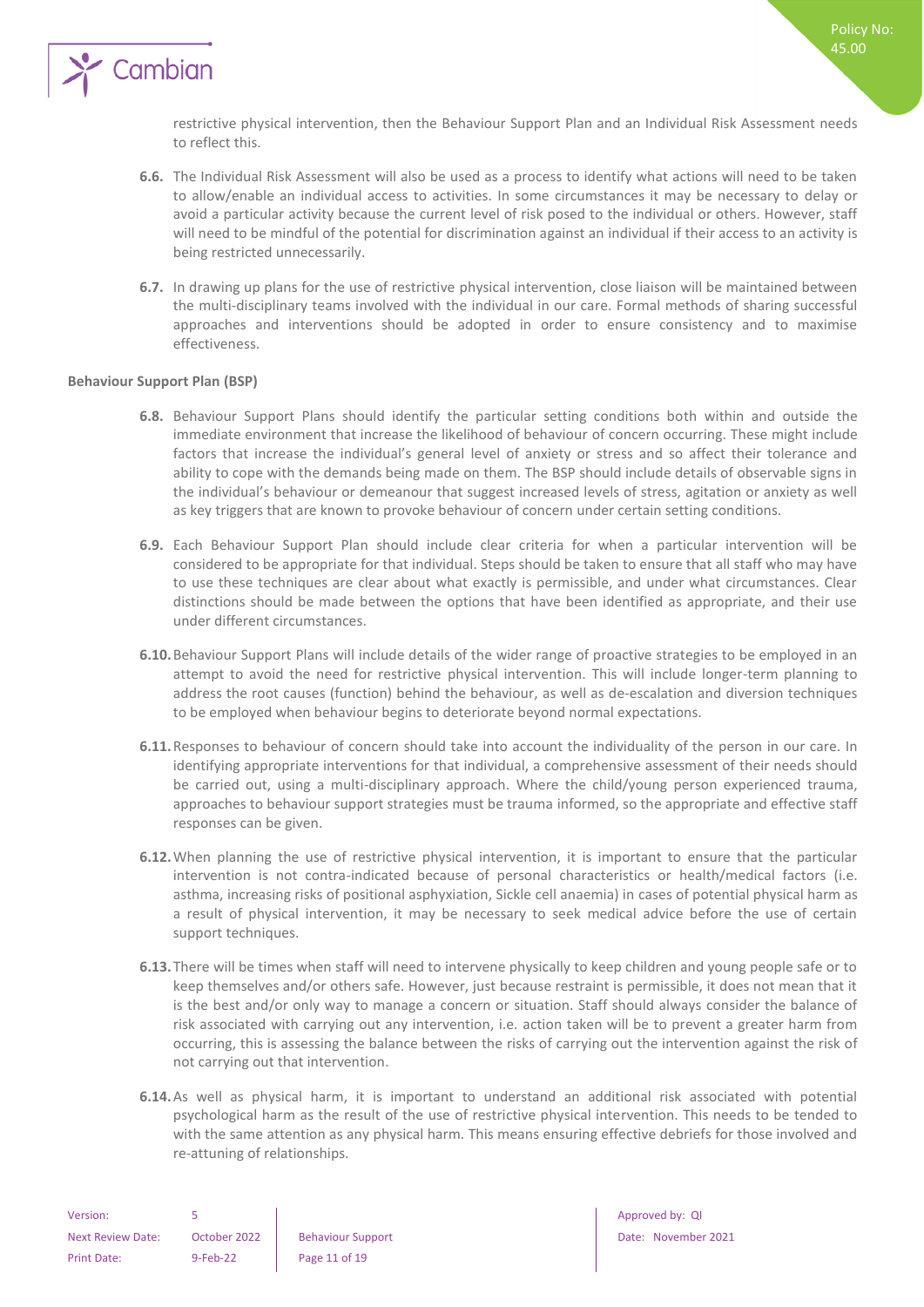

#### <span id="page-11-0"></span>**The role of staff**

- **6.16.** Staff have a responsibility to ensure that incidents involving behaviour of concern are accurately reported immediately, discussed, recorded and actions taken to reduce the risk of an incident occurring again and to make reparation to any harm done.. The written/electronic record should be completed within an hour, but no later than 24 hours after the incident. It would be expected that any incident is recorded before a member of staff leaves site at the end of their working day.
- **6.17.**The team/person named as responsible for coordination of the school/home behaviour support has a responsibility for ensuring that each Incident sheet or electronic record is analysed and that the young person and staff involved have been offered a debrief. They must also ensure that every staff member debrief was further discussed by their line manager in the next available staff supervision session including reflection/feedback on how the incident was managed.
- **6.18.**Any changes proposed to current Behaviour Support Plan(s) and Individual Risk Assessment(s) must be shared with all staff to ensure revised strategies are applies consistently and without a delay.
- **6.19.**The Head of Service/Registered Manager has a responsibility to ensure all actions identified by the team/person named as responsible for coordination of the school/home behaviour support have been carried out in a timely manner.

#### <span id="page-11-1"></span>**The Role of children and young people**

- **6.20.**Where possible all children/young people are encouraged and expected to take responsibility for their own behaviour and will be made fully aware of this Behaviour Support policy and their Behaviour Support Plan.
- **6.21.**Where possible all children/young people are supported to understand what happened and how they can modify their responses in difficult situations.

#### <span id="page-11-2"></span>**Individual's Debrief /Reflections**

- **6.22.** Following an incident involving behaviour of concern, the child/young person should be given the opportunity to talk through and reflect on the circumstances in which the child/young person found themselves. The purpose of this debrief is to explore with the child/young person the responsibility for what has happened and to identify alternative strategies for the child/young person to avoid similar situations occurring in future. Where a child/young person is unable to use words to reflect on the incident, other forms of debrief should be explored. This could involve the use of social stories (see 45.11 a-f for debrief guidance).
- **6.23.**It is necessary to exercise judgement in the timing of this meeting balancing the need to allow sufficient time for the child/young person to calm down fully without allowing too much time to pass so that the meeting loses its immediacy and impact. It is also important to think about who should conduct this meeting. Ideally it should not be the person directly involved in the incident. It would be preferable if the meeting could be conducted by a person who has a good relationship with the child/young person and who is seen as credible, fair and authoritative. **NB: If the child chooses to have a debrief/reflective session with someone who was involved in the incident, an additional wellbeing check should be carried out before and after the session by somebody who was not involved in the incident.**
- **6.24.**The purpose of the meeting is to promote change and to help the child/young person to develop improved self-regulation or more effective strategies to manage stimuli. It is essential that staff understand the potential impact of toxic shame on a child/young person's ability to reflect on an incident and It is important

| Version:                 |              |                      |
|--------------------------|--------------|----------------------|
| <b>Next Review Date:</b> | October 2022 | <b>Behaviour Sup</b> |
| <b>Print Date:</b>       | $9-Feb-22$   | Page 12 of 19        |

Approved by: QI Next Review Date: November 2021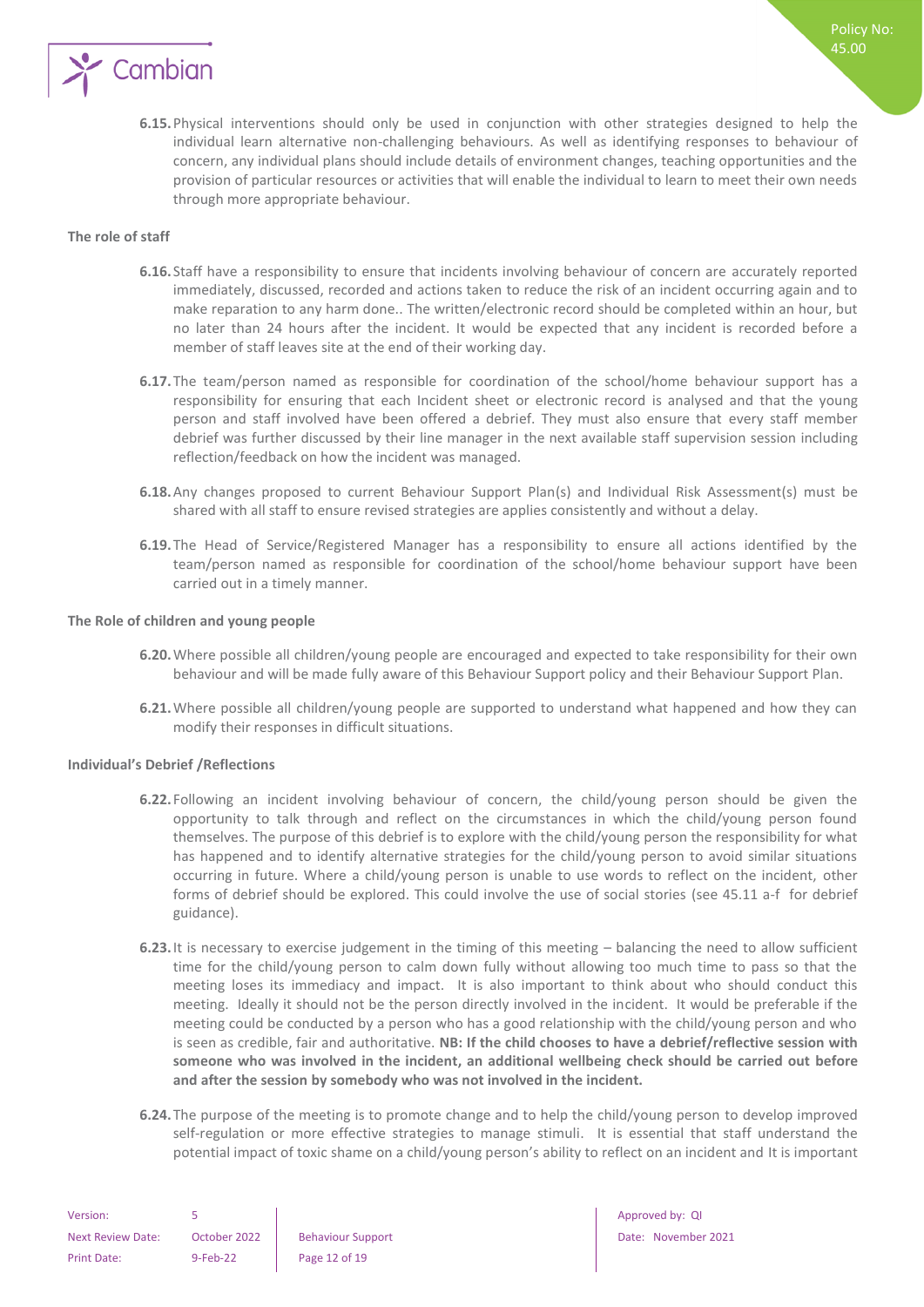

that it is conducted in a calm and supportive way which the child/young person experiences as helpful and positive.

- **6.25.**If it is necessary to impose any sanctions on the child/young person or there are any other negative outcomes (from the child/young person's perspective) they should be informed of these things after and separate from the debriefing meeting. Any sanctions or consequences should be in line with policy and be recorded in a timely manner.
- **6.26.**In some cases a member of the therapy team might need to be involved and support depending on capacity. They may be able to help with the selection of questions, or with specific arrangements around the communication with the child/young person.
- **6.27.** Sites may use different specifically designed debrief documents which will be carefully selected for each child/young person. Examples of Facilitated Decision Making (FDM) and Evaluation Support Procedure level 1-4 are in **45.11 a-f – Individual Debrief resources.**

#### <span id="page-12-0"></span>**Structure, boundaries and school/home rules**

- **6.28.**All locations will ensure that all Individuals are cared for and/or educated in an environment which provides positive and appropriate structure, boundaries and rules. These help to provide the framework for developing a moral foundation where skills of self-control and self-discipline are developed and children and young people are able to take responsibility for their actions.
- **6.29.**All locations will provide clear information on any rules that apply in that setting and where appropriate individuals will sign agreements or contracts that they understand them and what any consequences would be for breaking those rules. Where individuals are age of 16 or above and do not have capacity to agree to such rules **13.00 Mental Capacity and Consent** policy will apply and any decisions will be made with the individual's best interest.
- **6.30.**Cambian Devon School also employs the use of Consequence Chain, including a general Consequences Chain and specific Consequences Chains for Bullying and Damage done by students to property.

#### <span id="page-12-1"></span>**Ongoing support, praise and encouragement**

- **6.31.**Helping the child/young person learn about, and where appropriate replace maladaptive strategies for coping with or communicating needs, wants and feelings with a more socially appropriate pattern is a key objective of effective behaviour support, but it may not work for everyone immediately. Rewards motivate and help children and young people to see that good behaviour is important and also valued. At Cambian we seek to reward all children and young people for their efforts, commitment, good behaviour, achievements and hard work in a variety of ways.
- **6.32.**Praise and encouragement develops children and young people's confidence and self-esteem and can be used as a motivator to encourage positive behaviour. For those who require further encouragement, the promise of rewarding experiences as a consequence of appropriate behaviour provides an added motivator. Therefore where appropriate, token and reward systems can be extremely effective motivators in the development of positive behaviour.
- **6.33.**Where the child/young person has experienced trauma, education about trauma reactions will be provided and a hope for full recovery given. This may be led by the member of the senior management team or therapy team member – depending on the type of provision offered.
- **6.34.**Conveying information about common reactions to trauma can often be helpful, not only to the child/young person, but also to the people around them, including staff, parents, teachers, non-teaching staff and community member involved in child's/young person's life. Knowing what to expect and what reactions are most common can relieve adults' worries that the child/young person will not recover or will be damaged forever.

#### <span id="page-12-2"></span>**Consequences**

| Version:                 | 5         |
|--------------------------|-----------|
| <b>Next Review Date:</b> | Octob     |
| Print Date:              | $9$ -Feb- |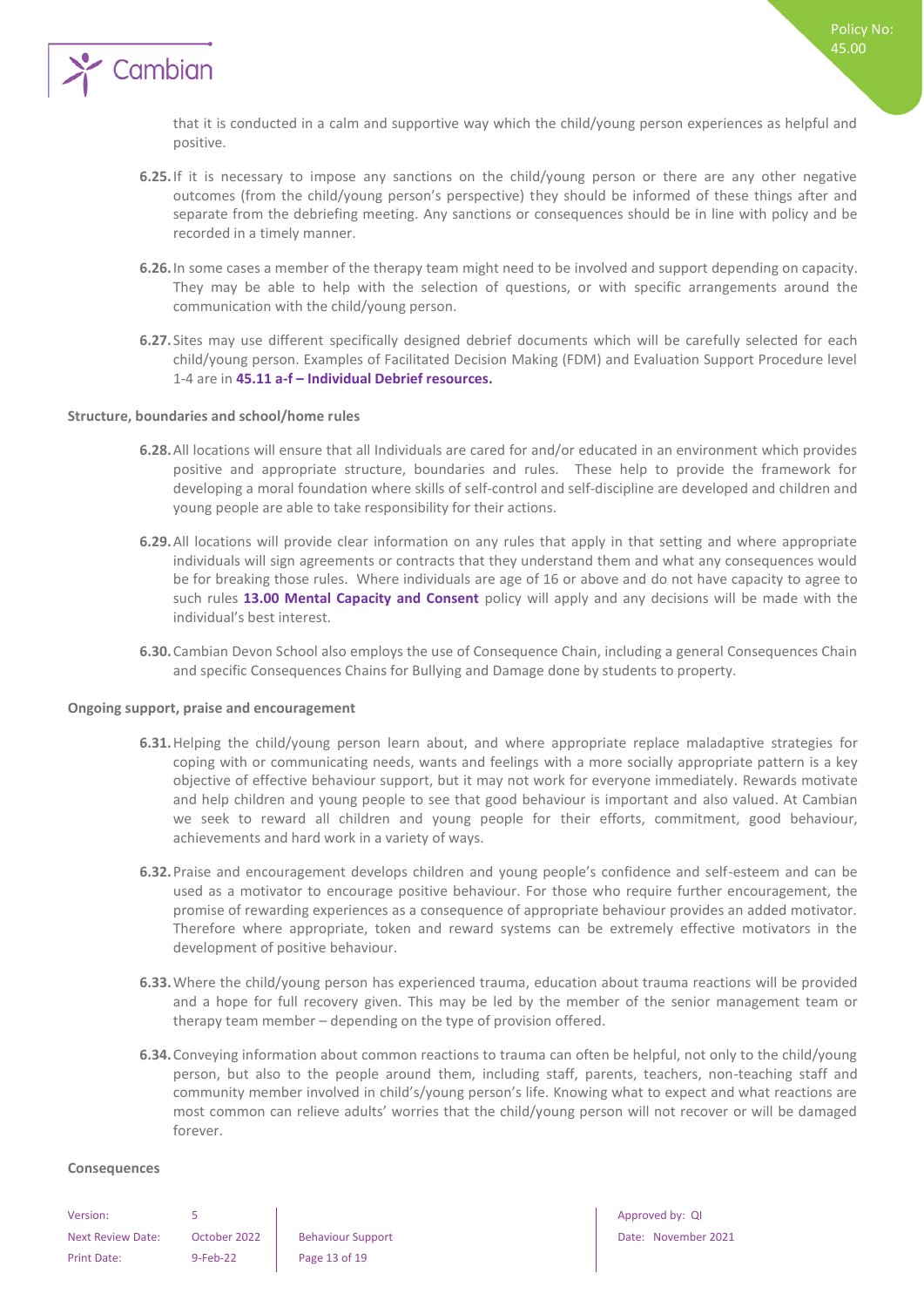

- **6.35.** It is essential that those supporting young people in the aftermath of an incident understand the function of the undesirable behaviour for the young person when considering how to proceed. If staff understand the function, this will help to guide the opportunities for learning (consequence). Many of the neuro-diverse children/young people in our services experience a high degree of anxiety and this presents in different ways, many of them are socially unacceptable. This is likely a result of them not having the capacity, or communication skills to be able to express these feelings in other ways. They rely on the attunement of staff supporting them to make sense of these feelings and support their emotional regulation. Where this support fails, and behaviour is the only form of communication accessible, the underlying, unexpressed emotions are at risk of being compounded by fear and shame, both emotional states which do not provide an emotional safe space where learning can occur. **REMEMBER Shame doesn't motivate prosocial behaviours; it fuels social withdrawal and low [self-esteem](https://www.psychologytoday.com/us/basics/self-esteem)**.
- **6.36.**Children and young people rarely respond positively to being addressed by an adult raising their voice and will either become extremely distressed or over-stimulated, exacerbating any inappropriate behaviour (shame response). Other children and young people observing such behaviour may also become distressed or over-stimulated, causing incidents to escalate. Therefore, where supportive correction is felt to be necessary and effective, it should be delivered calmly and quietly, avoiding unnecessary distress/stimulation.
- **6.37.**As well as rewarding positive behaviour, there is a need for consequences to support and facilitate learning more prosocial behaviour. The use of consequences should be characterised by certain features, such as:
	- It must be clear why the consequence is being applied,
	- It must be made clear what changes in behaviour are required to prevent similar situation,
	- There should be a clear distinction between minor and major incidents,
	- The focus should be on the behaviour, not the child/young person.

#### <span id="page-13-0"></span>**Working together**

- **6.38.**All services will ensure that there is an ongoing dialog (where appropriate and advisable) with families, carers and other professionals involved.
- **6.39.**All services must liaise closely with those responsible for the child's/young person's care to effectively support children and young people across a range of contexts. The services will share observations and feedback but also seek support in the development of practice which is of benefit to the child/young person life.
- **6.40.**Other agencies and professionals will be engaged when considered necessary and in the best interests of the child/young person by both their parents/carers/LA and the service.

#### <span id="page-13-1"></span>**Physical Intervention**

- **6.41.**This section should be read in conjunction with **46. Physical Intervention (PI)** policy and procedure.
- **6.42.**The purpose of physical intervention is to take immediate control of a dangerous situation, in order to end or significantly reduce the risk of harm to the person and others around them. Physical Restraint is a restrictive intervention involving direct physical contact where the intevener's intention is to prevent, restrict, or subdue movement of the body, or part of the body of another person.
- **6.43.**Cambian services use either of the following BILD accredited Physical Intervention methods:
	- CPI Management of Actual of Potential Aggression (MAPA),
	- PILLARS.
	- Management of Violence and Aggression (MVA).
	- Team Teach

| Version:                 |              |                          |
|--------------------------|--------------|--------------------------|
| <b>Next Review Date:</b> | October 2022 | <b>Behaviour Support</b> |
| Print Date:              | $9-Feb-22$   | Page 14 of 19            |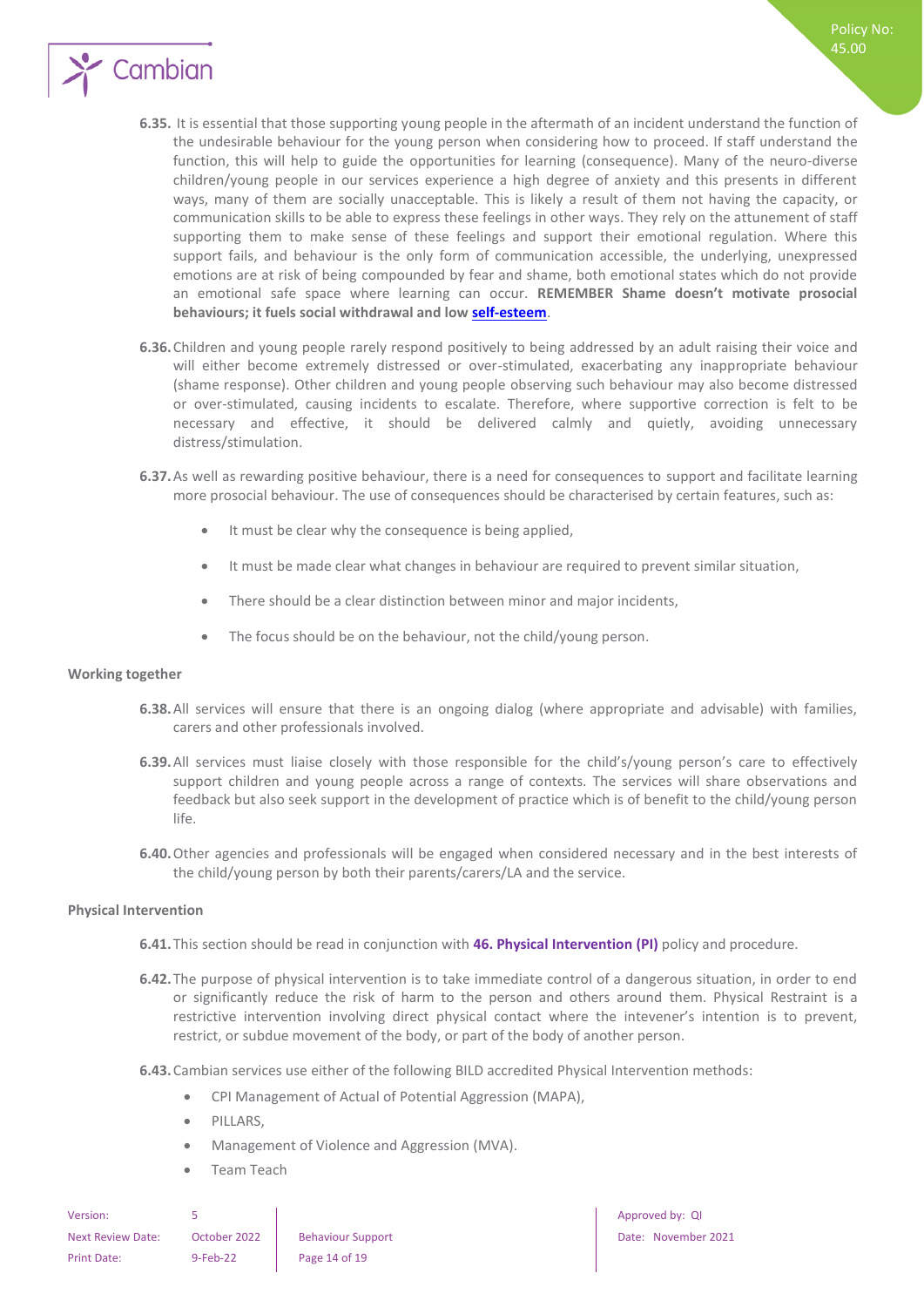

#### <span id="page-14-0"></span>**Supporting staff**

- **6.45.**We understand that working with children and young people with complex needs in developing effective behavioural support requires commitment, specific skill and dedication. In order for the support for behaviour to be as effective as it could be, it is necessary for the staff involved to be provided with a learning and reflections opportunities and with the appropriate level of skill and confidence. Cambian is committed to supporting staff by:
	- Providing MAPA, PILLARS, MVA model training and also where required additional learning opportunities in the use of appropriate strategies and interventions,
	- Completion and continuous monitoring of Cambian KPI's including an overview of incidents, deescalation and level of restraints used,
	- Providing support from a member of the Senior Leadership Team to members of staff including managers whenever requested,
	- Providing additional guidance, for example clinical support in development or review of Behaviour Support Plans for children and young people in order to address challenging behaviour,
	- Regular monitoring of incidents,
	- Staff debrief sessions following stressful or serious incidents,
	- Providing regular supervision with line manager which encourages deep reflection,
	- Providing access to Employee Assistance Programme which is free of charge.

#### <span id="page-14-1"></span>**Staff debrief**

- **6.46.**We have a duty of care for our staff. Debrief after a serious incident and/or incidents where restrictive intervention was used is a necessary and important step. Debrief can be carried out by any member of staff including Managers, Team Leaders, members of the therapy team. The name of the staff member receiving and also providing debrief is added to the incident sheet, the debrief document is completed on 45.2 – Reflective Debrief and attached to the relevant incident form.
- **6.47.**Where restrictive intervention took place, debrief with the member of staff should be carried out within 24 hours. There might be times where a group debrief will need to be offered – this will take place where a group of staff were involved in a difficult incident/situation and it is believed the whole group will benefit from the session. These sessions might be guided by Managers, facilitators or other identified practitioners. Group debriefs will be provided to review team members' experience at the time and it is important to remember that the feedback from each session should be use to inform further learning.

#### <span id="page-14-2"></span>**Heads of Care Forum**

- **6.48.**Cambian Education has a dedicated Heads of Care forum which meets quarterly. The Forum comprises, but is not restricted to the following members:
	- Regional Education (Care) Leads (Chair)
	- Regional Education Leads open membership
	- Heads of Care/Registered Managers
	- Headteachers/Principals open membership
	- Responsible/Nominated Individuals and Directors open membership
	- COO open membership

| Version:                 |              |    |
|--------------------------|--------------|----|
| <b>Next Review Date:</b> | October 2022 | Вe |
| <b>Print Date:</b>       | $9-Feb-22$   | Pa |

ge 15 of 19

Approved by: QI Phaviour Support **Contract Review Date: November 2021**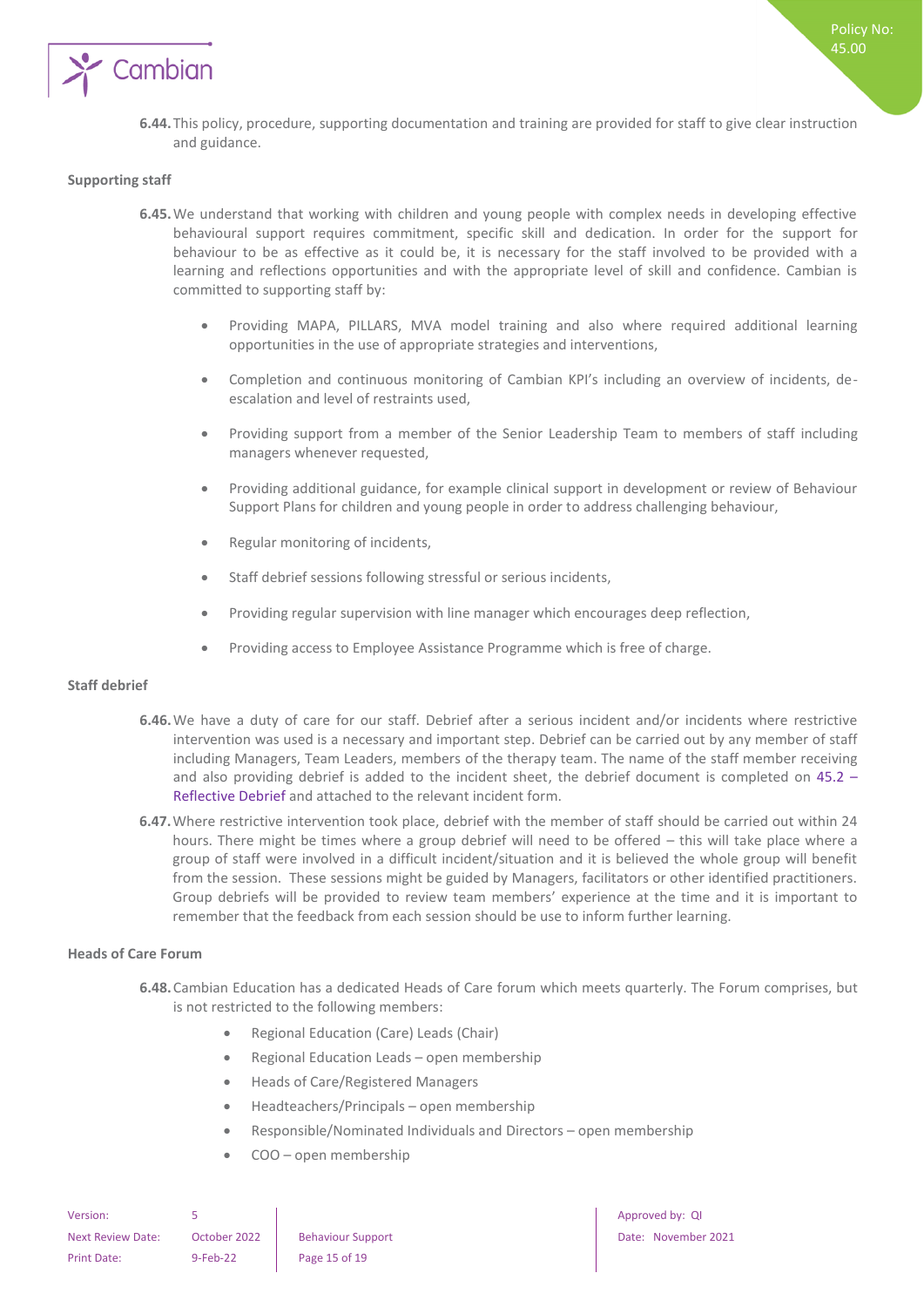

- Other Cambian key members depending on the subject discussed e.g. Learning & Development and HR team – by invitation
- Guests (Regulators, Advocates, Parents/Siblings, others) by invitation

**6.49.**The Heads of Care forum members have collectively established the terms of reference:

- Networking opportunity to promote and share good practice,
- to support and encourage the development of the quality and best practice across care provisions,
- to ensure there is collaborative approach to raising standards,
- for Heads of Care to meet to problem solve, share information and offer peer support,
- on request to review, comment and make proposals for change in relation to policy and procedures,
- to provide a platform for understanding and introducing new initiatives: i.e. applying new legislation and to work specifically on an area of future development identified for our sector. all times with current legislation and statutory guidance, and ensure that daily practice and procedures accord with this policy,

Version: 5 Approved by: QI Approved by: QI Approved by: QI Approved by: QI Approved by: QI Print Date: 9-Feb-22 Page 16 of 19

Policy No: 45.00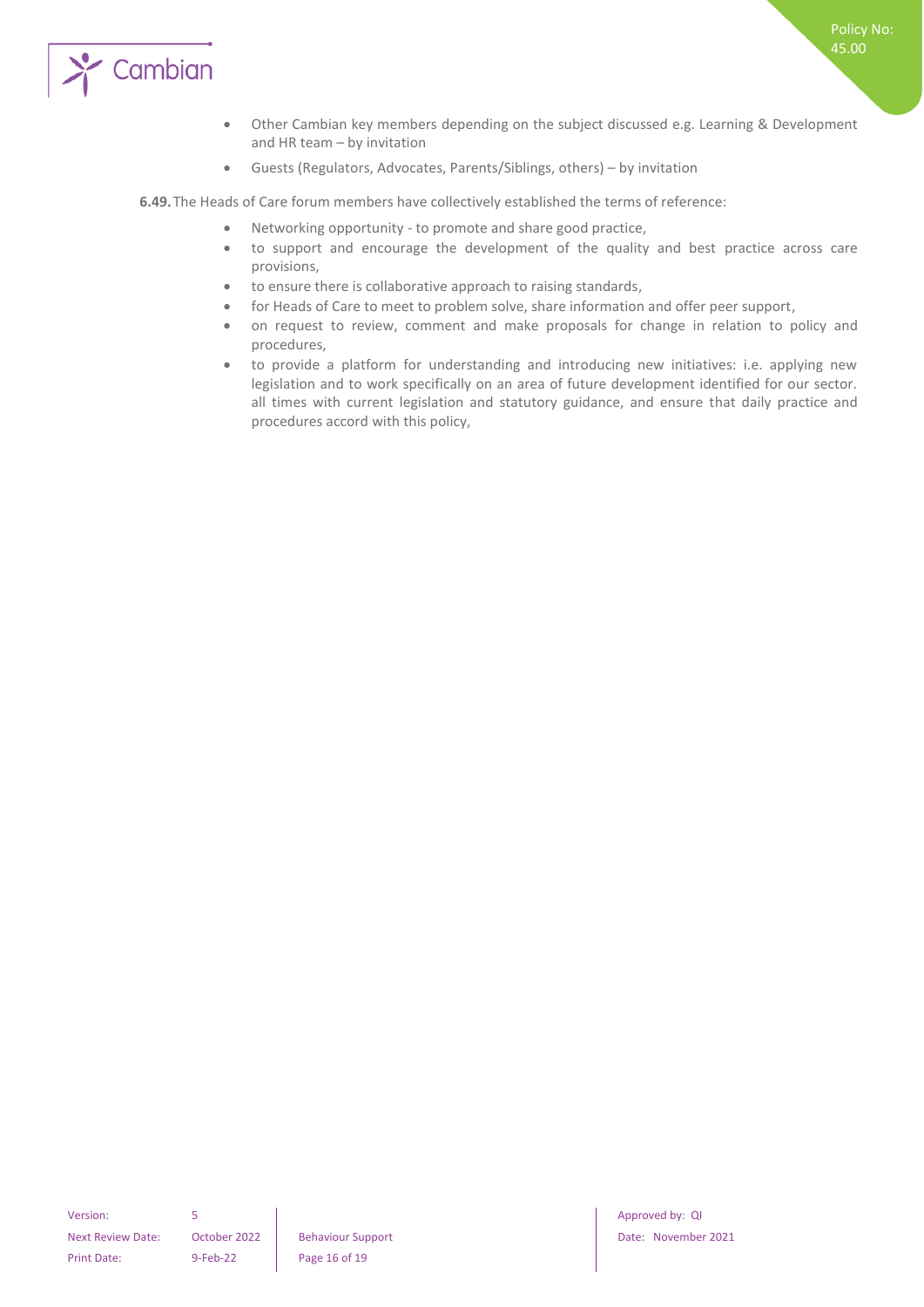

- Ensuring that Cambian Education meets the requirements of the relevant Behaviour Support framework within its standards and training (facilitated by relevant programme lead),
- Ensuring that operational feedback on the effectiveness of behaviour support policies and procedures is sought and promoting the welfare of children and young people are consistent at
- Monitoring and analysing a holistic view of behaviour support issues to ensure that incidents are managed effectively, themes are identified and tracked and appropriate actions are taken within suitable timescales,
- Facilitating a 'lessons learned' process to ensure that from an organisational perspective, learning points from serious incidents, can be identified and action taken which will support the review of this policy,
- Ensuring processes are in place and operating, to routinely review and evaluate behaviour support including practice and performance of all staff working with children and young people,
- Promoting and fostering a culture of continuous improvement across all disciplines,
- Providing an information exchange / setting for discussion to consider the best means to address any issues in relation to safeguarding & child protection, including working together with other agencies.

#### <span id="page-16-0"></span>**Need for consent**

**6.51.**Please read this section in conjunction with Mental Capacity and Consent and Deprivation of Liberty policy.

**6.52.**Children's and Young People's care must only be provided with the consent of the relevant person, which may include the person themselves.

#### <span id="page-16-1"></span>**Consent and Mental Health Act**

- **6.53.**Where young people are detained under Section 2 and 3 of the Mental Health Act consent may not be required – staff should follow guidance within the MHA Code of Practice.
- **6.54.**Implementation of positive behaviour support through supervision, staff meetings and collaborative discussion with members of the clinical team.
- **6.55.**Each location will have an up-to-date training matrix which provides evidence of all staff training including the name of the course, date and time taken and when this training needs to be refreshed.

## <span id="page-16-2"></span>**7. Standard Forms, Relevant Documents, Letters & References**

#### <span id="page-16-3"></span>**This Policy's supporting documents**

| 45                | Behaviour Support Policy - Education                     |
|-------------------|----------------------------------------------------------|
| 45.1              | Risk Assessment and Management process map for Education |
| 45.2              | Referral Assessment Placement Form                       |
| 45.3              | <b>Impact Assessment</b>                                 |
| 45.4a             | Behaviour Support Plan – for Individual signature        |
| 45.4b             | Behaviour Support Plan – for parent or LA signature      |
| 45.5a             | Individual Risk Assessment                               |
| 45.5 <sub>b</sub> | Individual Risk Assessment - example and guidance        |
| 45.6              | Risk descriptors                                         |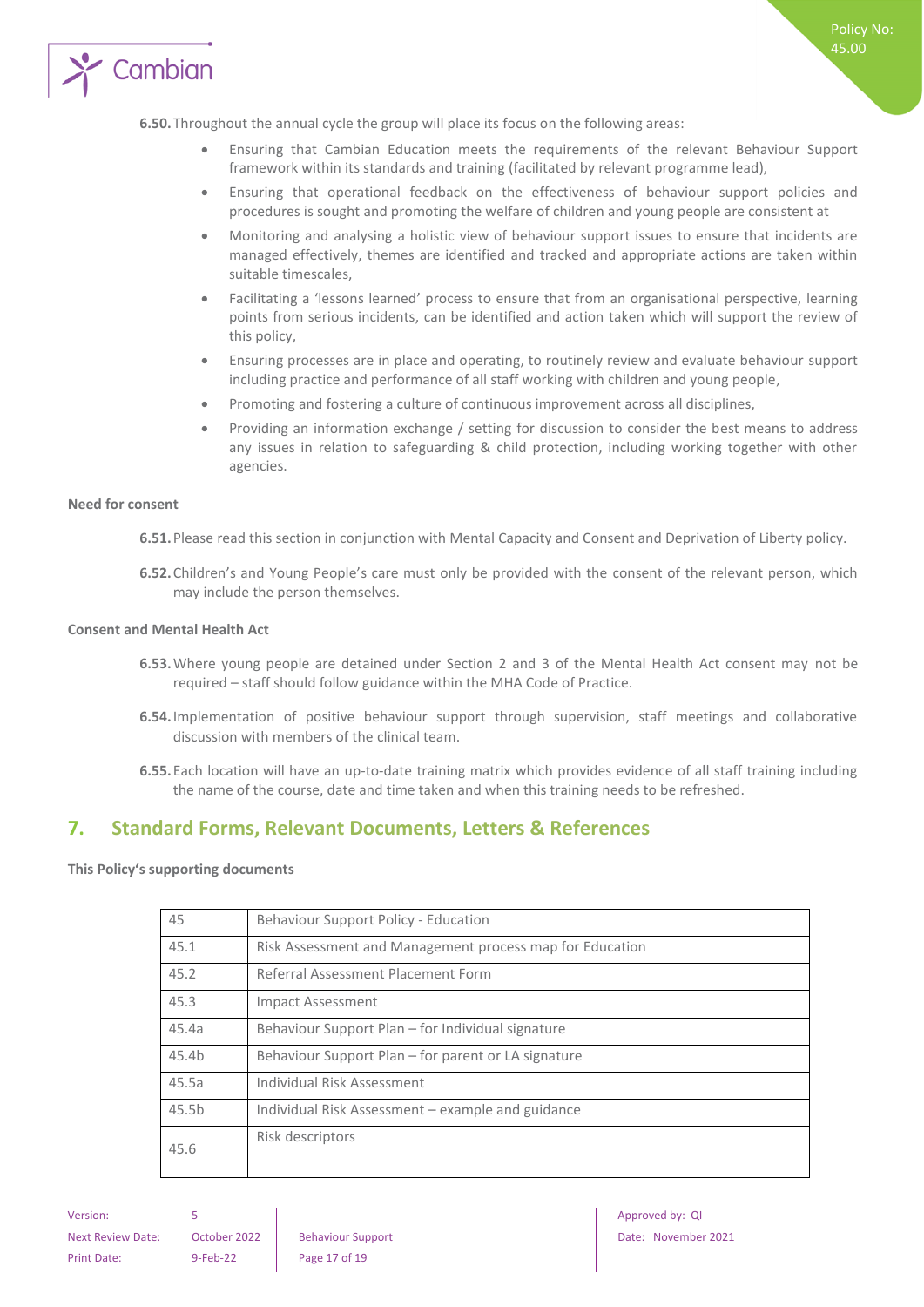Policy No: 45.00

# Cambian

| 45.7a    | WRA Guideline (ASD profile)                      |
|----------|--------------------------------------------------|
| 45.7b    | Weekly Risk Assessment (ASD profile)             |
| 45.8a    | WRA Guideline (AS profile)                       |
| 45.8b    | Weekly Risk Assessment (AS profile)              |
| 45.9     | Weekly Risk Assessment spreadsheet template      |
| 45.10    | Incident Form                                    |
| 45.11a-g | Debrief Forms for staff (levels 1-4) 7 documents |
| 45.12    | Placement Support Plan                           |
| 45.13    | Staff Reflective debrief                         |
| 45.14    | Weekly Body Map                                  |
| 45.15    | Static body chart record                         |
| 45.16    | <b>Risk Reduction Plan</b>                       |
| 45.17a   | Placement Plan - adults                          |
| 45.17b   | Placement plan - children                        |

**7.1.** Risk Assessment and Management process map for Education

**7.2.** Referral Assessment Placement Form

- **7.3.** Impact Assessment
- **7.4.** Behaviour Support Plan for Individual signature
- **7.5.** Behaviour Support Plan for parent or LA signature
- **7.6.** Individual Risk Assessment
- **7.7.** Individual Risk Assessment example and guidance
- **7.8.** Risk descriptors
- **7.9.** Weekly Risk Assessment (ASD profile)
- **7.10.**WRA Guideline (ASD profile)
- **7.11.**Weekly Risk Assessment (AS profile)
- **7.12.**WRA Guideline (AS profile)

| Version:          |              |                        |
|-------------------|--------------|------------------------|
| Next Review Date: | October 2022 | <b>Behaviour Suppo</b> |
| Print Date:       | $9-Feb-22$   | Page 18 of 19          |